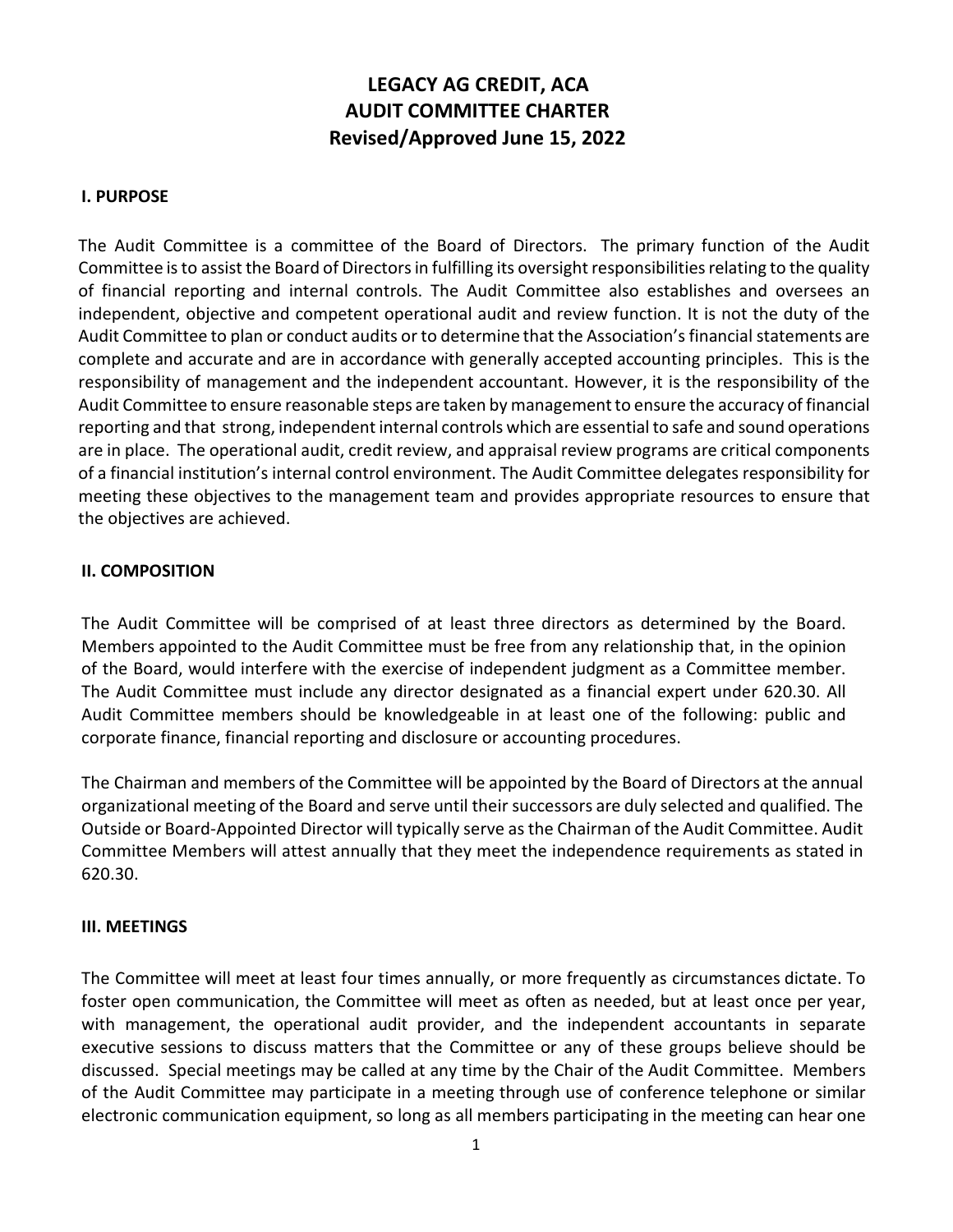another, have all information needed to participate, have been given sufficient time to examine all materials, and are able to participate in discussions. Participation in a meeting constitutes attendance at the meeting, except for purposes of compensation, which will be treated in accordance with the Association's Director Compensation Policy.

## **IV. QUOROM AND VOTING**

If the Audit Committee is comprised of an even number of directors, one‐half of the number of directors will constitute a quorum for the transaction of business. If the Audit Committee is comprised of an odd number of directors, a majority of the Audit Committee members will constitute a quorum for the transaction of business. If the quorum consists of three or more members, majority vote is required for any action. If the quorum consists of two members, a unanimous vote is required for any action.

## **V. RESPONSIBILITIES AND DUTIES**

The Audit Committee's primary responsibilities and duties are to:

- Serve as an independent and objective party to monitor the Association'sinternal control system and financial reporting process, including providing review and oversight of management's preparation of the quarterly financial statements and the annual report to shareholders.
- Evaluate the selection of the independent accountants retained to prepare an annual audit report and the selection of the firm retained to perform the operational audit function including development of the scope of the annual audit plans.
- Review, appraise, and document the audit efforts of the independent accountants and operational auditor including compliance with, or deviation from, approved audit plans.
- Monitor compliance with legal and regulatory requirements.
- Review the impact of any significant accounting and auditing developments, and review accounting policy changes relating to the preparation of the financial statements.
- Review quarterly and annual reports prior to release.
- Review the Farm Credit Administration (FCA) examination processes and results and monitor management's responses to any matters requiring attention referenced in the Report of Examination.
- Provide an open avenue of communication to the independent accountants, senior management, operational auditor, and the Board of Directors.

In fulfilling its duties, the Committee has full access to all books, records, facilities and personnel of the Association and the authority to retain outside counsel or other experts necessary to discharge their oversight role including retaining services for training on industry best practices. Per FCA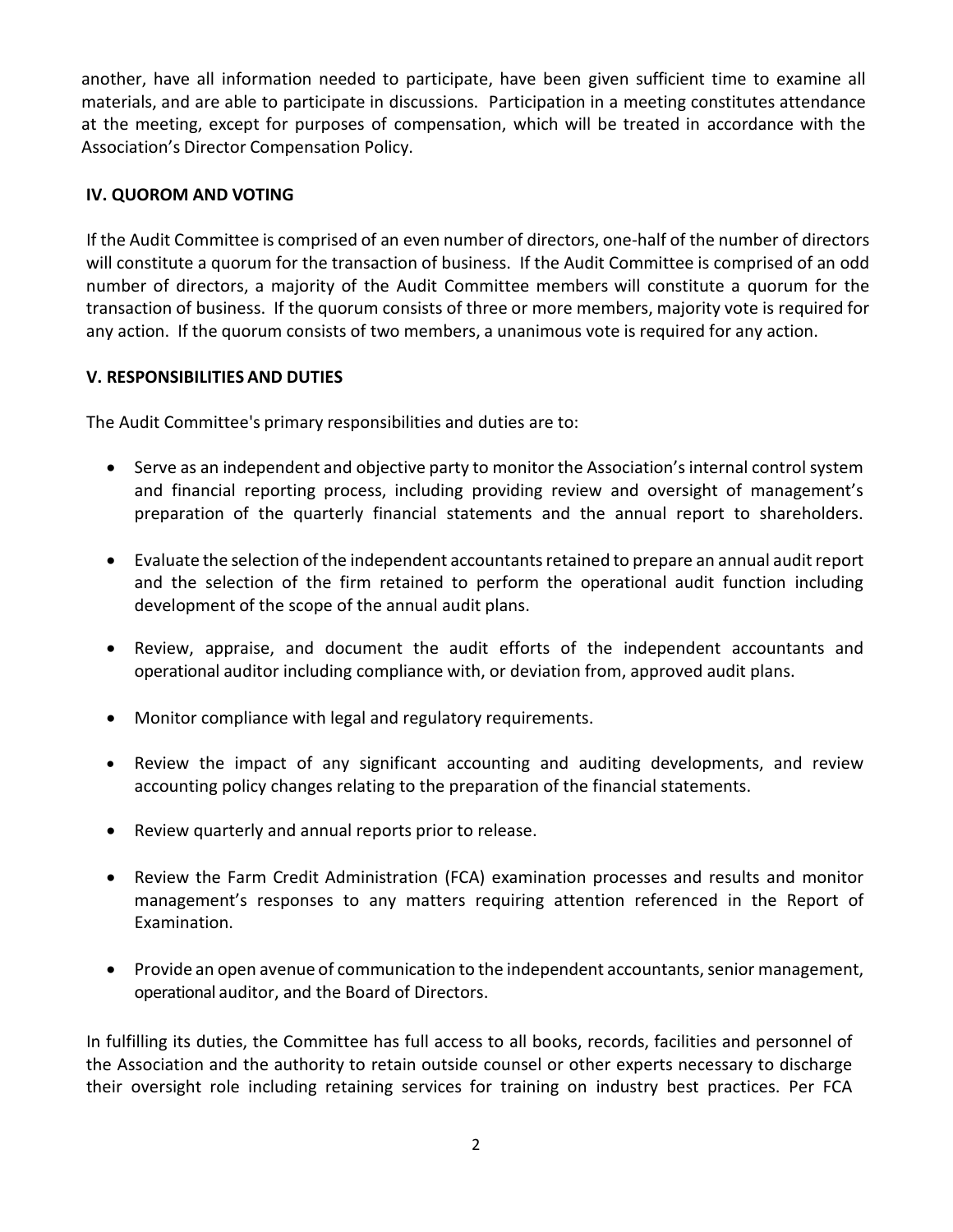Regulation a two‐thirds majority vote of the full Board of Directors is required to deny an Audit Committee's request for resources.

## **Audit Committee Procedures**

To fulfill its responsibilities and duties the Audit Committee will, with such assistance from management and the operations auditor as the committee deems appropriate:

#### Documents/Reports Review

- 1. Review adequacy of this charter and procedures on an annual basis.
- 2. Review annual financial statements and any reports or other significant financial information including any certification, report, opinion, or review rendered by the independent accountants.
- 3. Develop and approve the scope of operational audit provider's plan for the year. The Association's management team may assist the Audit Committee in development of audit scope by reviewing the current audit plan and making recommendations to the Audit Committee for revisions based on changes in risk elements or operating practices. The Audit Committee will make the final determination concerning the scope of the interal audit.
- 4. Review additions and revisions to Association policy to determine if they necessitate a requested change in the approved scope of operational audit's plan.
- 5. Review a summary of major findings by the operational audit and management's response for addressing the conditions reported and the activities of management responding to audit issues.
- 6. Request the operational auditor provide information on compliance with or any deviation from approved scope of audit plan with the reported findings. The Committee will review all deviations from approved audit plans and either approve or complete appropriate follow-up action as needed.
- 7. Review interim financial reports.
- 8. Review the annual FCA examination process and the report of examination issued by the FCA and any response by Association Management.
- 9. Meet as needed with management to discuss and provide input on the system of internal controls and the quality of credit.

#### Independent Accountants/Auditors

- 10. Recommend to the Board of Directors the selection of the independent accountants/auditors considering independence and effectiveness, review the planning and staffing for the annual audit, and approve the fees and other compensation to be paid to the independent accountants.
- 11. Ensure that the independent accountants/auditors report directly to the Audit Committee.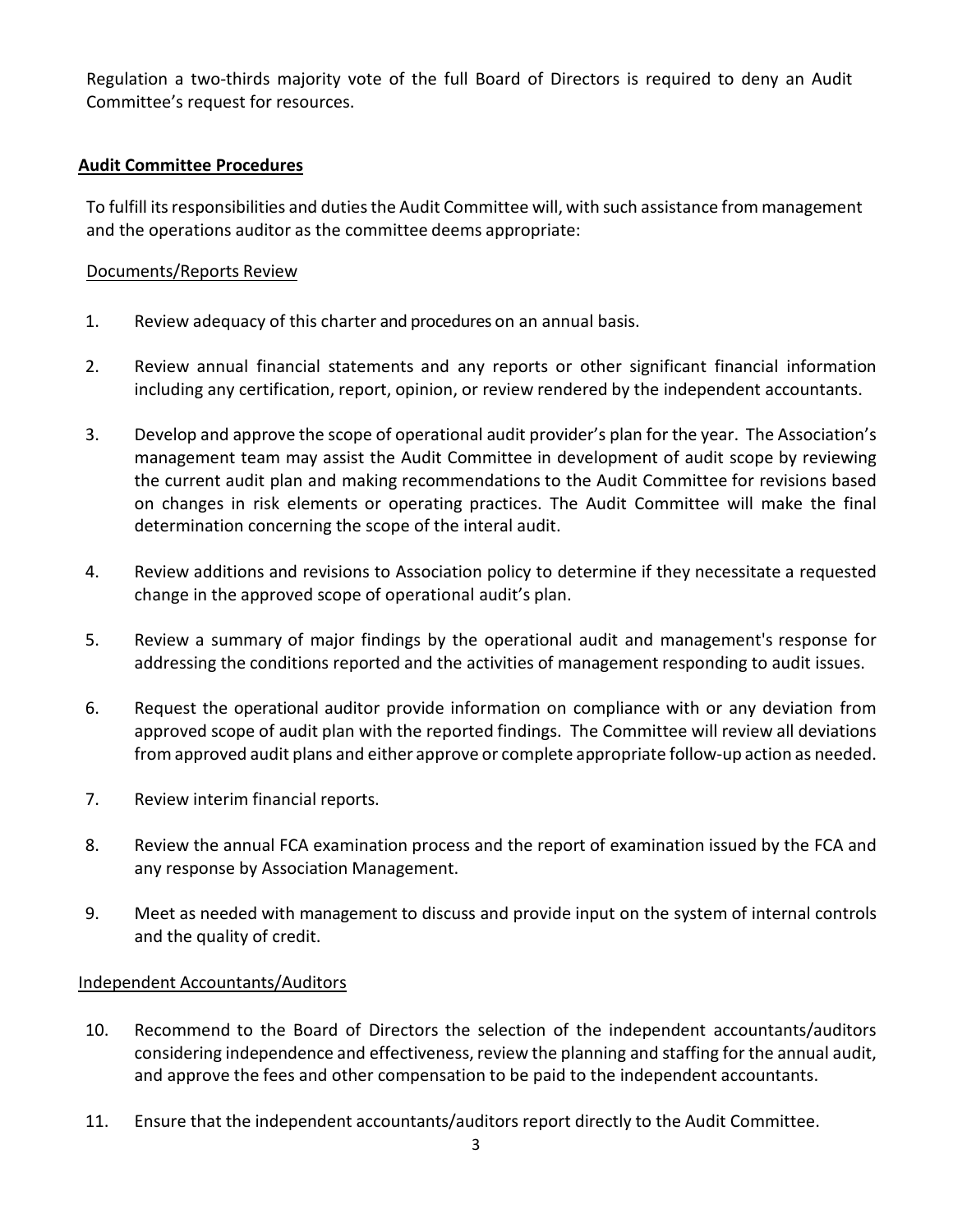- 12. On an annual basis, the Committee should obtain and review a formal written statement from the independent accountants/auditors that discusses all significant relationships with the Association to determine their independence.
- 13. Review performance of the independent accountants/auditors and approve any replacement of the independent accountants/auditors when circumstances warrant.
- 14. Periodically consult with the independent accountants/auditors in executive session to discuss internal controls, and the completeness and accuracy of the organization'sfinancial statements.
- 15. Review with the independent accountants/auditors any problems or difficulties the accountants may have encountered during the annual review including any disagreement among management and the independent accountants or the internal auditor in connection with the preparation of the financial statements.
- 16. Review any significant recommendations in the management letter provided by the accountants/auditors and the management's response to the letter.
- 17. Pre-approve any non-audit services performed by the external auditor.

#### Financial Reporting Processes

- 18. In consultation with the independent accountants and the operations auditor evaluate integrity of the financial reporting processes, both internal and external.
- 19. Discuss with the independent accountants their judgments about the quality and appropriateness of accounting principles as applied in Association financial reporting.
- 20. Consider and approve, if appropriate, major changes to the auditing and accounting principles and practices as suggested by the independent accountants, management, or the internal auditor.
- 21. If deemed appropriate after review and discussion, recommend to the Board that the financial statements be included in the Association's annual report.
- 22. Review, prior to release of information, any significant deficiencies and material weaknessesin the design or operation of internal control over financial reporting and any fraud, whether or not material, that involves management or other employees who have a significant role in internal controls.

#### Process Improvement

23. Following completion of the annual audit, review separately with management, independent accountants and the operational auditor, any significant difficulties encountered during the course of the audit, including any restrictions on the scope of work or access to required information.